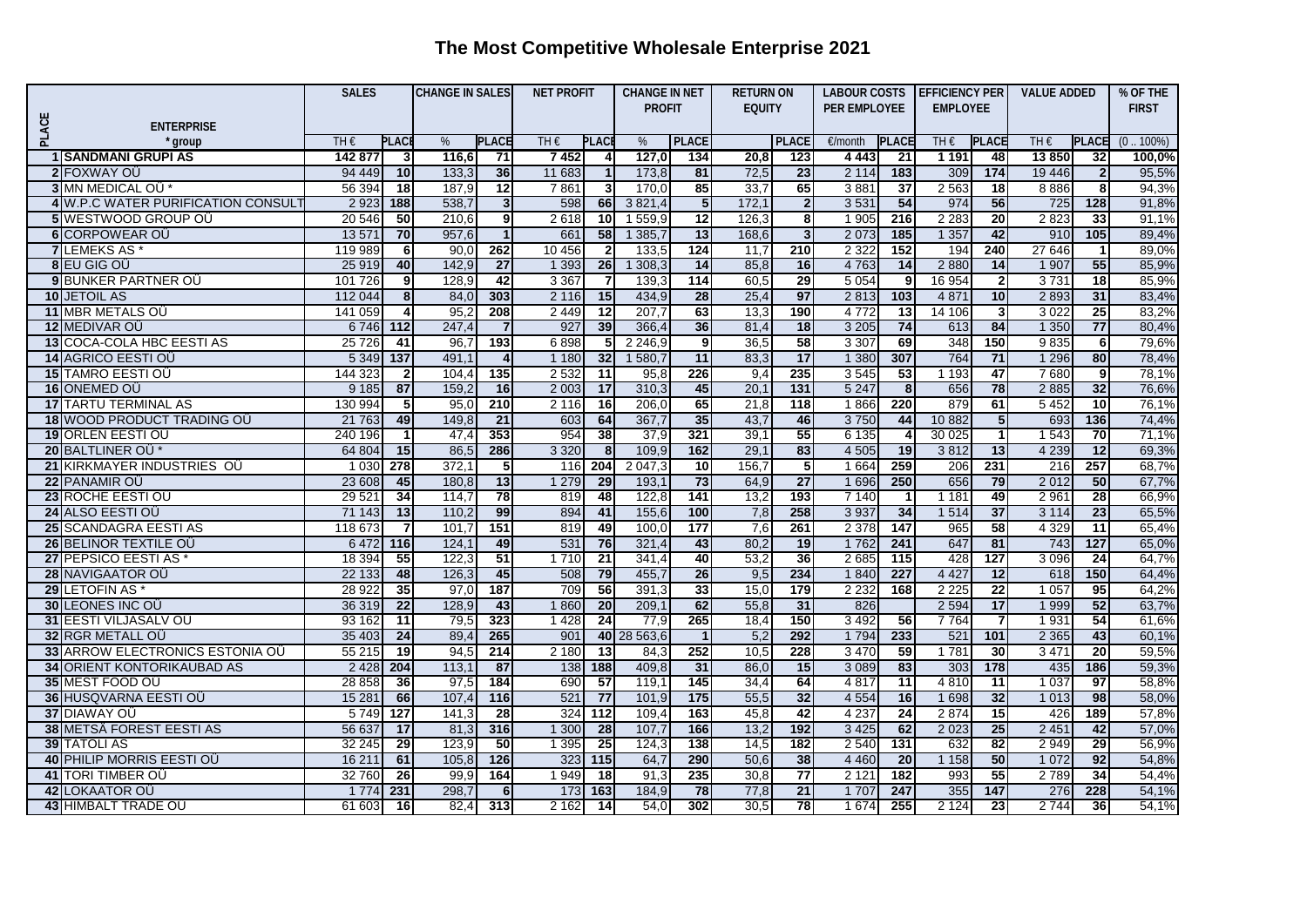## **The Most Competitive Wholesale Enterprise 2021**

|       |                                                       | <b>SALES</b>  |                 | <b>CHANGE IN SALES</b> |                       | <b>NET PROFIT</b>  |                 | <b>CHANGE IN NET</b> |                 | <b>RETURN ON</b> |                                | LABOUR COSTS    |                 | <b>EFFICIENCY PER</b> |                 | <b>VALUE ADDED</b> |                         | % OF THE         |
|-------|-------------------------------------------------------|---------------|-----------------|------------------------|-----------------------|--------------------|-----------------|----------------------|-----------------|------------------|--------------------------------|-----------------|-----------------|-----------------------|-----------------|--------------------|-------------------------|------------------|
|       |                                                       |               |                 |                        |                       |                    |                 | <b>PROFIT</b>        |                 | <b>EQUITY</b>    |                                | PER EMPLOYEE    |                 | <b>EMPLOYEE</b>       |                 |                    |                         | <b>FIRST</b>     |
|       | <b>ENTERPRISE</b>                                     |               |                 |                        |                       |                    |                 |                      |                 |                  |                                |                 |                 |                       |                 |                    |                         |                  |
| PLACE | ' group                                               | TH€           | <b>PLAC</b>     | %                      | <b>PLACE</b>          | TH€<br><b>PLAC</b> |                 | %                    | <b>PLACE</b>    |                  | <b>PLACE</b>                   | €/month         | <b>PLACE</b>    | TH $\epsilon$         | <b>PLACE</b>    | TH €               | <b>PLACE</b>            | $.100\%)$<br>(0) |
|       | 44 AIRWAVE OÜ*                                        | 18 4 39       | 54              | 101,3                  | 153                   | 1 6 4 0            | 22              | 83,8                 | 253             | 19,1             | 141                            | 3661            | 50              | 878                   | 62              | 2 5 6 2            | 38                      | 54,0%            |
|       | <b>45 OPTIMERA ESTONIA AS</b>                         | 84 5 68       | $\overline{12}$ | 110,8                  | 96                    | 2624               | 9               | 98,6                 | 218             | 9,0              | 243                            | 1760            | 242             | 194                   | 241             | 11812              | $\overline{\mathbf{4}}$ | 54,0%            |
|       | 46 METAL EXPRESS OU*                                  | 10 401        | 82              | 105,6                  | 127                   | 583                | 68              | 115,8                | 152             | 28,3             | 87                             | 4 1 0 9         | 32              | 867                   | 65              | 1 1 7 5            | 86                      | 53,9%            |
|       | 47 HNK ANALÜÜSITEHNIKA OÜ                             | 2 1 6 5       | 216             | 140,5                  | 30                    | 375                | 99              | 210,3                | 60              | 98,4             | $\overline{10}$                | 1 4 4 5         | 299             | 433                   | 126             | 461                | 181                     | 53,8%            |
|       | <b>48 NASON DAVIS EESTI OÜ</b>                        | 13763         | 69              | 91,2                   | 251                   | 200                | 152             | 207,2                | 64              | 9,1              | 242                            | 3 8 6 5         | 38              | 1966                  | $\overline{27}$ | 524                | 166                     | 53,7%            |
|       | 49 ELPA I.E. OÜ*                                      | 27 595        | 38              | 97,6                   | 182                   | 436                | 88              | 213,8                | 55              | 7,6              | 260                            | 2 4 7 1         | 135             | 13798                 | 4               | 495                | 173                     | 53,4%            |
|       | 50 WHIRLPOOL EESTI OU                                 | 6793          | 111             | 117.7                  | 67                    |                    | 345             | 75,5                 | 268             | 0.1              | 351                            | 6 1 9 0         |                 | 2 2 6 4               | 21              | 225                | 250                     | 53,2%            |
|       | 51 NAVY BLUE OÜ                                       | 16 3 35       | 60              | 78,0                   | 328                   | 340                | 107             | 117,6                | 149             | 106,0            | 9                              | 1958            | 205             | 5 4 4 5               | 9               | 411                | 195                     | 53,2%            |
|       | 52 PURATOS ESTONIA OU                                 | 7 0 1 0       | 107             | 143,5                  | 25                    | 223                | $145$           | 92,4                 | 233             | 38,3             | 56                             | 3 0 4 7         | 88              | 876                   | 64              | 515                | 169                     | 53,1%            |
|       | <b>53 PUUMERKKI AS</b>                                | 16 869        | 59              | 99.8                   | 165                   | 168                | 166             | 361,3                | $\overline{37}$ | 4,0              | 301                            | 2 2 0 0         | 174             | 469                   | 115             | 1 1 1 9            | 89                      | 53,0%            |
|       | 54 BÜFA COMPOSITES BALTIC OU                          | 7846          | 98              | 108,4                  | 108                   | 384                | 98              | 98,1                 | 219             | 22,8             | 112                            | 4 6 62          | 15              | 1569                  | 35              | 664                | 140                     | 53,0%            |
|       | 55 KAUPMEES & KO AS                                   | 70 023        | $\overline{14}$ | 91,5                   | 246                   | 3 4 7 4            | 6               | 123,2                | 139             | 11,4             | 215                            | 1685            | 254             | 259                   | 204             | 8 9 3 4            | 7                       | 52,8%            |
|       | 56 GT TARKVARA OÜ                                     | 12 246        | 74              | 107,6                  | $\frac{114}{114}$     | 421                | 89              | 107,2                | 168             | 33,3             | 68                             | 3712            | 46              | 1 3 6 1               | 41              | 822                | 114                     | 52,8%            |
|       | <b>57 LEKTAR EESTI OÜ</b>                             | 5 4 8 2       | 133             | 119,4                  | 60                    | 310                | 119             | 195,1                | $\overline{71}$ | 26,0             | 94                             | 3 3 7 4         | 64              | 548                   | 93              | 715                | 132                     | 52,7%            |
|       | <b>58 PAULIG COFFEE ESTONIA AS</b>                    | 29 7 82       | 33              | 96,7                   | 192                   | 1 0 9 0            | 36              | 69,3                 | 276             | 3,6              | 302                            | 3735            | 45              | 709                   | 74              | 2 9 7 2            | $\overline{27}$         | 52,2%            |
|       | 59 ADDINOL LUBE OIL OU                                | 13530         | $\overline{71}$ | 96,4                   | 195                   | 538                | 75              | 125,8                | 136             | 5,4              | 285                            | 4782            | 12              | 588                   | 87              | 1858               | 58                      | 52,2%            |
|       | <b>60 TIBNOR ESTONIA AS</b>                           | 24 4 90       | 42              | 86,9                   | 284                   | 1217               | $\overline{31}$ | 124,7                | 137             | 5,1              | 293                            | 3 3 2 1         | 68              | 907                   | 60              | 2 2 9 3            | 45                      | 52,1%            |
|       | 61 HANSA MEDICAL OÜ                                   | 7312          | 105             | 135.                   | $\overline{35}$       | 292                | 121             | 109,0                | 164             | 22,6             | $114$<br>267                   | 5702            | 6 <sup>1</sup>  | 406                   | 131             | 1 5 2 3            | 72                      | 51,9%            |
|       | 62 ANTALIS AS                                         | 26 346        | 39              | 96,1                   | 199                   | 1 1 2 0            | 34              | 162,3                | 92<br>242       | 7,0              |                                | 3 6 3 5         | 52              | 479                   | 110             | 3519               | 19<br>81                | 51,9%            |
|       | <b>63 INGMAR CHEMICALS AS</b><br>64 LANSEN MEDICAL OU | 20 069<br>234 | 51<br>345       | 100,2<br>883,3         | 163<br>$\overline{2}$ | 1 1 5 8<br>44      | 33<br>275       | 87,2<br>100,0        | 195             | 28,7<br>190,2    | 84<br>$\overline{\phantom{a}}$ | 3 0 8 0<br>1052 | 85              | 6 6 9 0<br>117        | 8<br>309        | 1 2 6 9<br>69      | 333                     | 51,8%<br>51,4%   |
|       | <b>65 GRANAROLO BALTICS OU</b>                        | 646           | 117             | 148.4                  | $\overline{22}$       | 557                | $\overline{73}$ | 157,5                | 97              | 40.5             | $\overline{52}$                | 2 6 3 1         | 123             | 462                   | 119             | 999                | 100                     | 51,3%            |
|       | 66 JAVICAR OU                                         | 5 0 0 5       | 147             | 105,6                  | 128                   | 185                | 159             | 1 0 3 3,4            | 17              | 8,6              | 251                            | 1 3 7 8         | 308             | 455                   | 121             | 367                | 202                     | 51,1%            |
|       | <b>67 QUANTUM EESTI AS</b>                            | 7 3 7 3       | 103             | 115,5                  | 74                    | 817                | 50              | 218,6                | 54              | 24,3             | 103                            | 3 4 7 9         | 57              | 410                   | 130             | 1569               | 68                      | 51,0%            |
|       | <b>68 HANSA DIESEL OÜ</b>                             | 2 4 8 6       | 200             | 97,8                   | 181                   | 129                | 195             | 101,3                | $\frac{1}{176}$ | 89,5             | 14                             | 2 2 6 9         | 164             | 829                   | 68              | 211                | 259                     | 50,8%            |
|       | 69 AGC FLAT GLASS BALTIC OU                           | 347           | 334             | 119,0                  | 61                    | 84                 | 230             | 486,7                | $\overline{21}$ | 27,9             | 89                             | 4517            | $\overline{18}$ | 116                   | 310             | 247                | 239                     | 50,7%            |
|       | <b>70 POLÜMARK OÜ</b>                                 | 3 3 3 6       | $\frac{176}{2}$ | 169,0                  | 15                    | 157<br>187         |                 | 246,1                | 50              | 22,7             | $\overline{113}$               | 2 3 1 1         | 154             | 371                   | 138             | 437                | 185                     | 50,7%            |
|       | 71 ANDRESE SOOLALADU OÜ                               | 3 2 8 0       | 179             | 114,7                  | 79                    | 253                | 134             | 170,5                | 84              | 49,2             | 39                             | 1 4 3 9         | 300             | 820                   | 69              | 322                | 218                     | 50,2%            |
|       | 72 PAIVET OU                                          | 514           | 315             | 118,2                  | 64                    | 73                 | 238             | 574,6                | 18              | 92,7             | 11                             | 1 7 0 5         | 249             | 128                   | 304             | 155                | 293                     | 50,2%            |
|       | 73 KÜTTEMAAILM OÜ                                     | 5732          | 129             | 117,3                  | 68                    | 398                | 94              | 128,5                | 131             | 14,1             | 186                            | 3864            | 39              | 573                   | 90              | 861                | 109                     | 50,2%            |
|       | 74 TELKO ESTONIA OÜ                                   | 8 3 4 1       | 95              | 92,9                   | 228                   | 641                | 61              | 158,3                | 95              | 17,0             | 162                            | 2 9 5 8         | 94              | 695                   | 76              | 1 0 6 7            | 93                      | 50,1%            |
|       | <b>75 ESVIKA ELEKTER AS</b>                           | 31 234        | 31              | 110,9                  | 94                    | 1 0 7 3            | $\overline{37}$ | 149,3                | 106             | 10,5             | 227                            | 3146            | $\overline{77}$ | 390                   | 133             | 4 0 9 3            | 13                      | 49,9%            |
|       | <b>76 HOLMEN METS AS</b>                              | 11 337        | 75              | 93,9                   | 218                   | 105                | 208             | 96,3                 | 222             | 6,7              | 272                            | 4 4 1 7         | 22              | 1890                  | $\overline{28}$ | 423                | 191                     | 48,7%            |
|       | 77 ISIS MEDICAL OÜ                                    | 5 3 8 0       | 136             | 107,6                  | $\frac{115}{115}$     | 597                | 67              | 174,2                | 80              | 33,2             | 70                             | 3752            | 43              | 414                   | 129             | 1 1 8 2            | 85                      | 48,5%            |
|       | 78 DIMEDIUM AS *                                      | 9926          | 85              | 110,7                  | 98                    | 332                | 111             | 185,5                | 76              | 47,3             | 41                             | 3 4 5 8         | 60              | 342                   | 152             | 1 5 3 5            | $\overline{71}$         | 48,2%            |
|       | 79 ASTEL OU*                                          | 13 137        | $\overline{72}$ | 95,3                   | 207                   | 270                | 130             | 78,6                 | 262             | 12.6             | 200                            | 3 9 0 1         | 35              | 876                   | 63              | 972                | 103                     | 48,1%            |
|       | <b>80 ERISULAMID OÜ</b>                               | 3774          | 169             | 131.3                  | 39                    | 168                | 168             | 126.7                | 135             | 23,7             | 107                            | 1 9 2 4         | 214             | 1887                  | $\overline{29}$ | 214                | 258                     | 48,1%            |
|       | <b>81 PEIKKO EESTI OÜ</b>                             | 3630          | 172             | 74,6                   | 331                   | 90                 | 220             | 53,2                 | 303             | 25,8             | 96                             | 5 3 8 2         |                 | 907                   | 59              | 348                | 207                     | 47,7%            |
|       | 82 WIDNI BALTIC OÜ                                    | 1936          | 224             | 106,2                  | $\overline{124}$      | 79                 | 234             | 98,7                 | 217             | 18,2             | 151                            | 3 6 6 8         | 49              | 968                   | $\overline{57}$ | 167                | 286                     | 47,6%            |
|       | 83 DELAVAL OU                                         | 7 201         | 106             | 112,8                  | 88                    | 177<br>161         |                 | 250,5                | 48              | 53,4             | 35                             | 3701            | 47              | 185                   | 245             | 1892               | 56                      | 47,4%            |
|       | 84 NELGERON OÜ                                        | 6992          | 108             | 80,8                   | 318                   | 26                 | 299             | 14,8                 | 343             | 1,6              | 332                            | 6 500           | $\overline{2}$  | 1748                  | 31              | 338                | 210                     | 47,2%            |
|       | 85 PAROC AS                                           | 10 927        | 78              | 81,3                   | 317                   | 262                | 132             | 68,2                 | 281             | 10,7             | 223                            | 4546            | 17              | 1 2 1 4               | 46              | 753                | 123                     | 47,1%            |
|       | 86 LATTER NT OU                                       | 3786          | 168             | 92,5                   | 233                   | 473                | 82              | 415.2                | 30              | 31,0             | 75                             | 2 6 3 5         | 122             | 172                   | 262             | 1 1 6 9            | 87                      | 47,0%            |